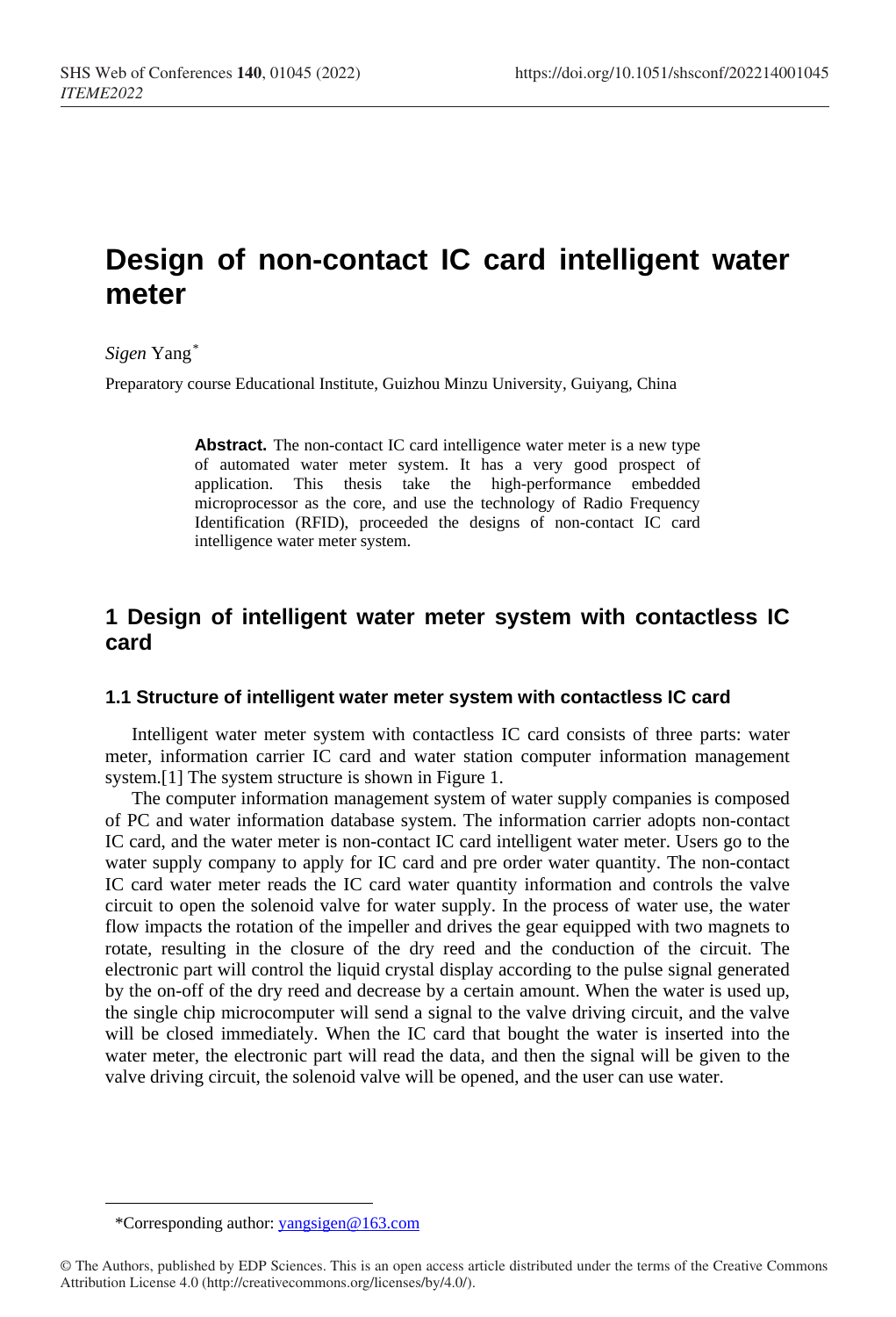

**Fig. 1.** Structure of intelligent water meter system with contactless IC card.

### **1.2 Hardware system design of intelligent water meter system with contactless IC card**

The system takes STC12C5410AD series 1T 8051 single chip microcomputer as the core, controls the LCD display driving circuit through I2C interface, controls the valve driving circuit through general I / O port, and collects water volume. The interface and function of card reader unit are complex. Therefore, the card reader circuit is composed based on AT89C52 single chip microcomputer. STC12C5410AD and AT89C52 are connected in RS232 communication mode.[2] The hardware system structure diagram is shown in Figure 2.



**Fig. 2.** Hardware system diagram of intelligent water meter system with contactless IC card.

#### **1.3 Software system design of intelligent water meter system with contactless IC card**

Intelligent water meter system with contactless IC card can realize the following functions[3]:

(1) Ensure that the water management department effectively manages the user's water meter, and the water meter can enter the working state only with two authentication cards (administrator card and business card).

(2) The user holds the IC card to the tap water management department to pre order a certain amount of water, then inserts the IC card into the water meter card reader, controls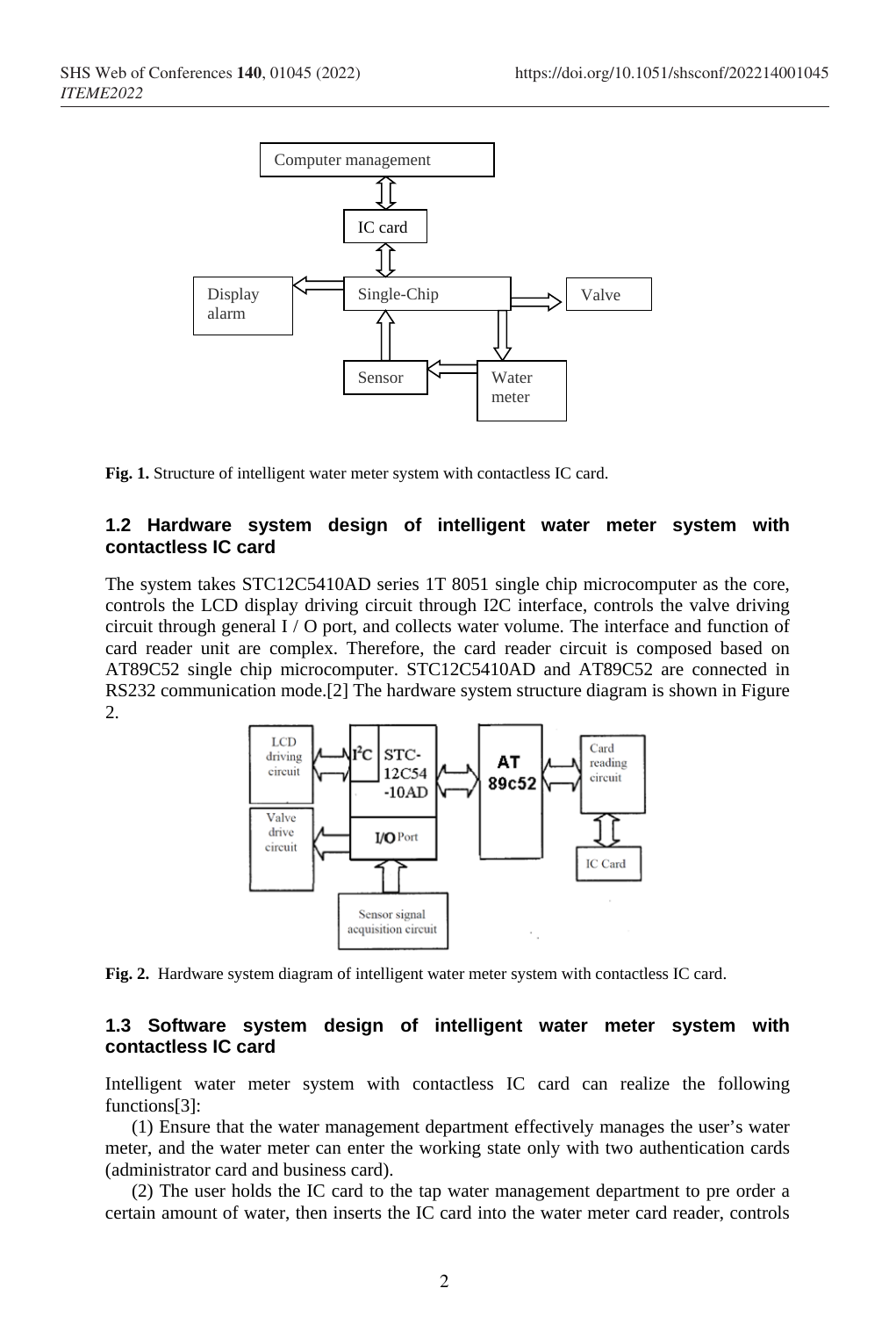the solenoid valve to open, and the water meter is in working state before the user can use water.

(3) In the process of water use, the water meter will save the "total water consumption", "remaining water consumption" and other information to the flash RAM area in time, so that important information can be recovered in case of power failure and abnormal conditions.

(4) The water meter is equipped with anti-disassembly and anti-magnetism devices. In case of damage accidents (such as private dismantling of water meter and strong magnetic interference), the water meter will close the solenoid valve. The solenoid valve can only be opened with the IC card specially used by the water management department.

(5) The water meter is also equipped with a voltage detection device. When the voltage drops to a certain value, the water meter will save useful information and close the solenoid valve at the same time. After replacing the battery, the water meter will automatically restore useful information and work again.

(6) The LCD will display the information icons of the above situations for users and management departments to query.

The main program flow chart of the software system is shown in Figure 3.



**Fig. 3.** Main program flow chart of the system.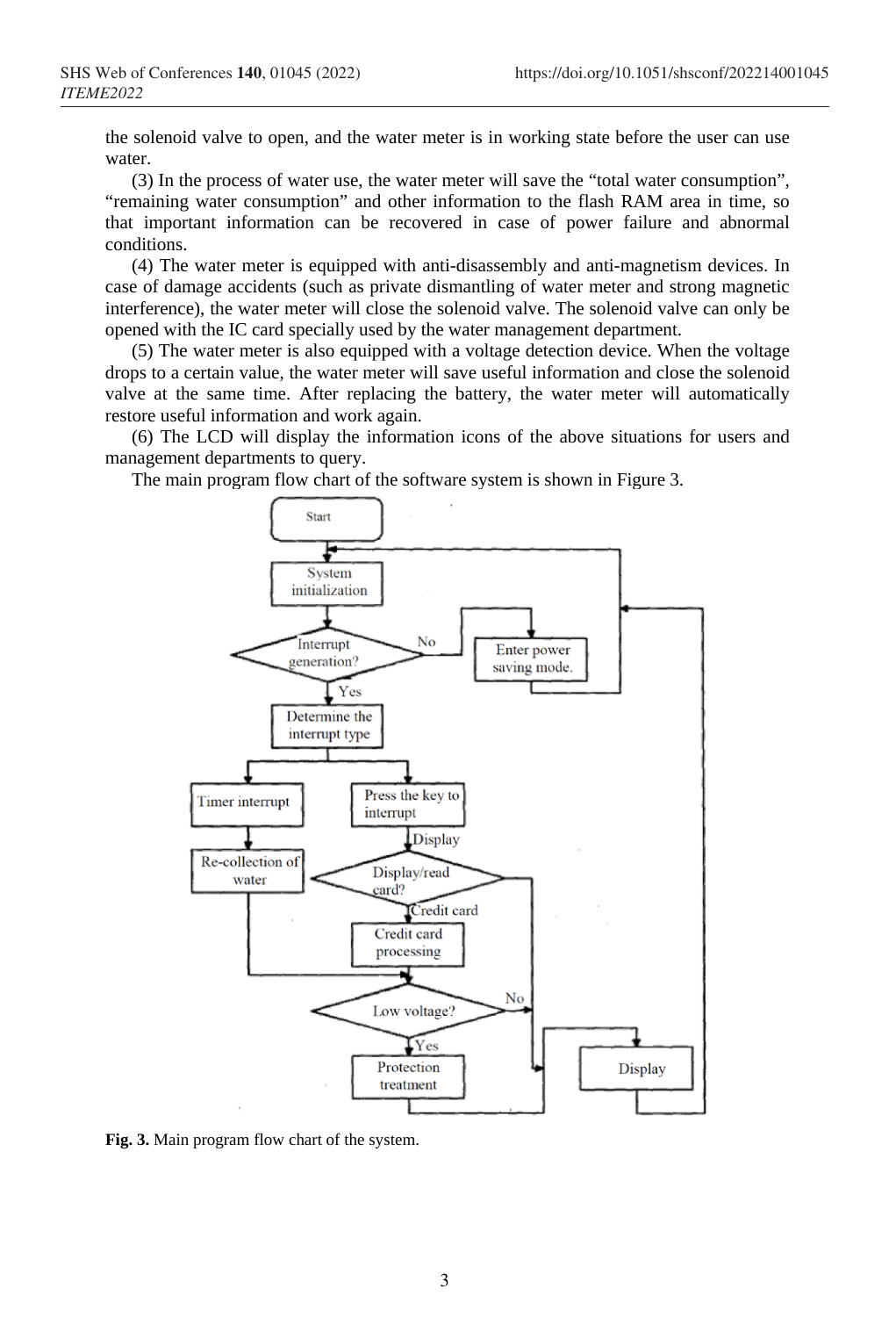# **2 Key technology design of intelligent water meter system with contactless IC card**

### **2.1 Low power design of the system**

The power consumption of a single chip microcomputer system is affected by many factors. It mainly depends on the technical indicators of the system, the selection of chips and components, and the working mode of the system.[4] The system uses STC12C5410AD single chip microcomputer as the core control and integrated serial LCD circuit. It has the advantages of high reliability, low power consumption and less occupation of system port resources. The isolation / control unit is composed of varistor, optocoupler and relay, which is mainly used to control the action of solenoid valve and eliminate the disturbance to the system caused by peak voltage fluctuation caused by the action of solenoid valve; In the process of hardware and circuit design, the following measures are mainly adopted to realize the low power consumption of single chip microcomputer system: ①The system adopts full CMOS hardware design; ②The single-chip microcomputer of the system adopts STC12C5410AD single-chip microcomputer which can run when power is off and can interrupt and wake up; ③The selection of sensors, solenoid valves and discrete devices supports low-power design;  $\bigcirc$  The system circuit design supports low-power operation and power management; ⑤The system adopts low voltage, low frequency and maximum static design.

### **2.2 Anti shake design of water meter**

During the operation of water meter, due to the uneven pressure of water in the pipeline, the pipeline and water meter will vibrate. At present, almost all domestic intelligent water meters use magnets and magnetic sensors. The vibration of the water meter causes the shaking of the magnet; Due to the jitter of the magnet, it causes multiple sampling and counting of the magnetic sensor, resulting in the inconsistency between the electronic count and the word wheel count. For this problem, the hysteresis comparator technology is used to make the magnetic sensor into a special hysteresis device.

### **2.3 Design of automatic data error correction**

The data of the electricity meter running on the power line will be disturbed and disordered due to the interference environment for many years. It can be said that occasional data confusion is an incurable disease for IC card meter design and manufacturers.

The technical measures are as like as two peas: increasing the capacity of solid state memory, and storing all the data in different places at the same time (multiple storage technologies). When reading data, it reads from multiple locations simultaneously, and then analyses the data read. As long as three of them are the same, the data is considered to be effective (data voting technology). At the same time, error correction processing is carried out for the wrong data (automatic error correction technology).

## **2.4 Design of improving memory life**

The service life of solid-state memory is theoretically 1 million times, and the actual service life is about 700000 times. When the memory is used for the first 100000 times, the data work is the most reliable, and then there will be occasional abnormalities, that is to say, the